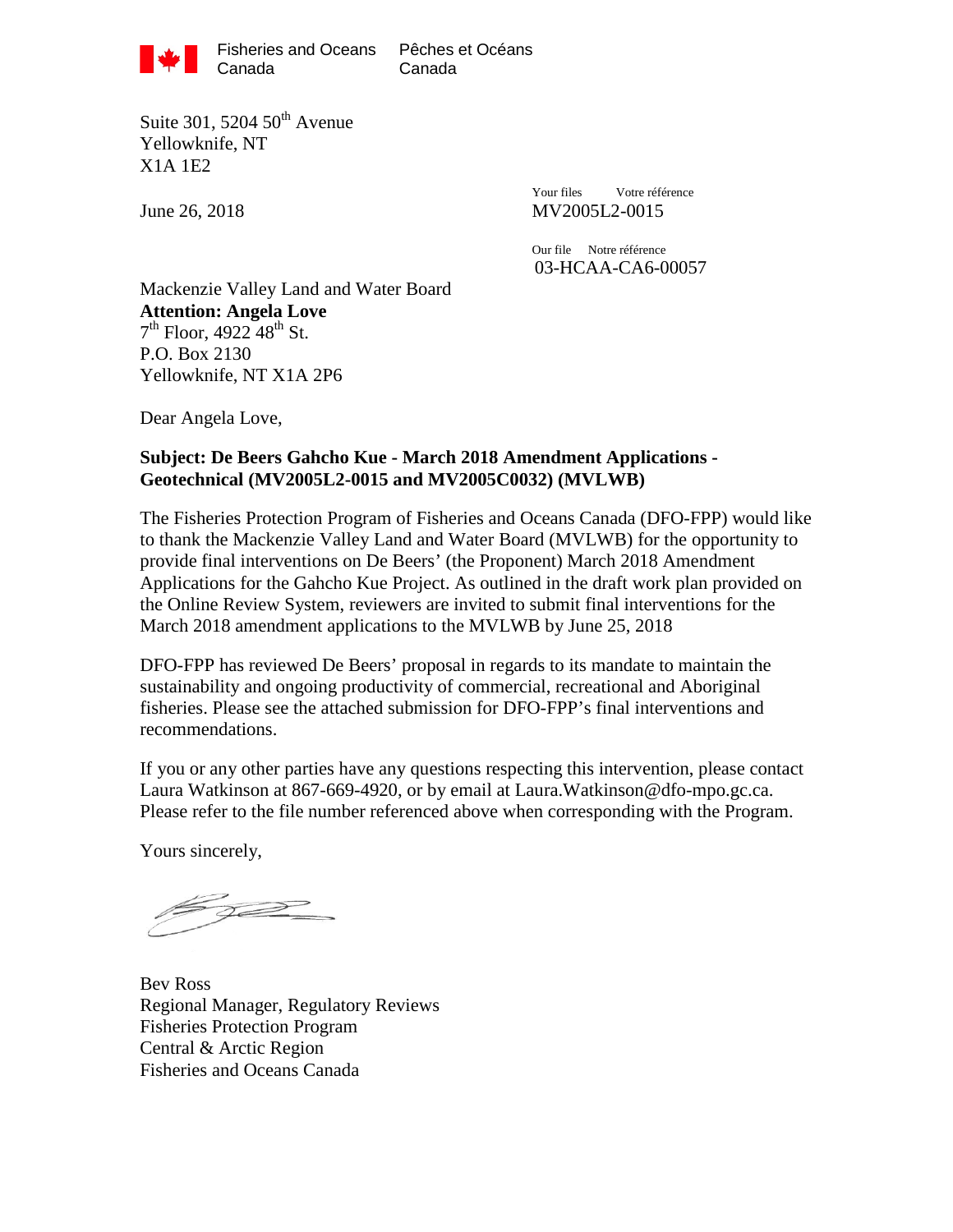Copy: Mark D'Aguiar, DFO Laura Watkinson, DFO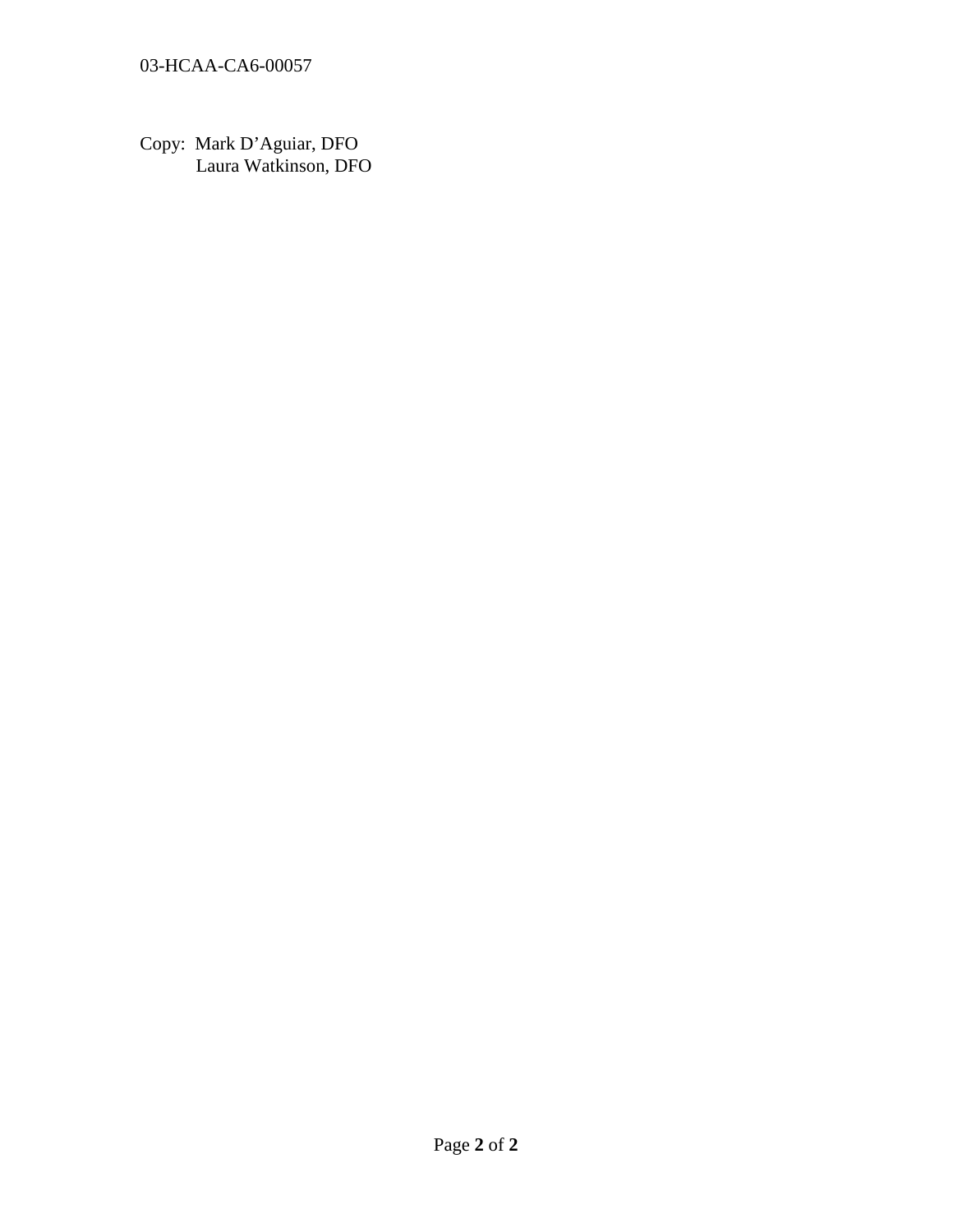

# **FISHERIES AND OCEANS CANADA**

# **Final Interventions**

De Beers Gahcho Kue - March 2018 Amendment Applications (MV2005L2-0015 and MV2005C0032) (MVLWB)

# Submitted to: **Mackenzie Valley Land and Water Board**

June 26, 2018

DFO File No.: 03-HCAA-CA6-00057 MVLWB File No.: MV2005L2-0015 and MV2005C0032

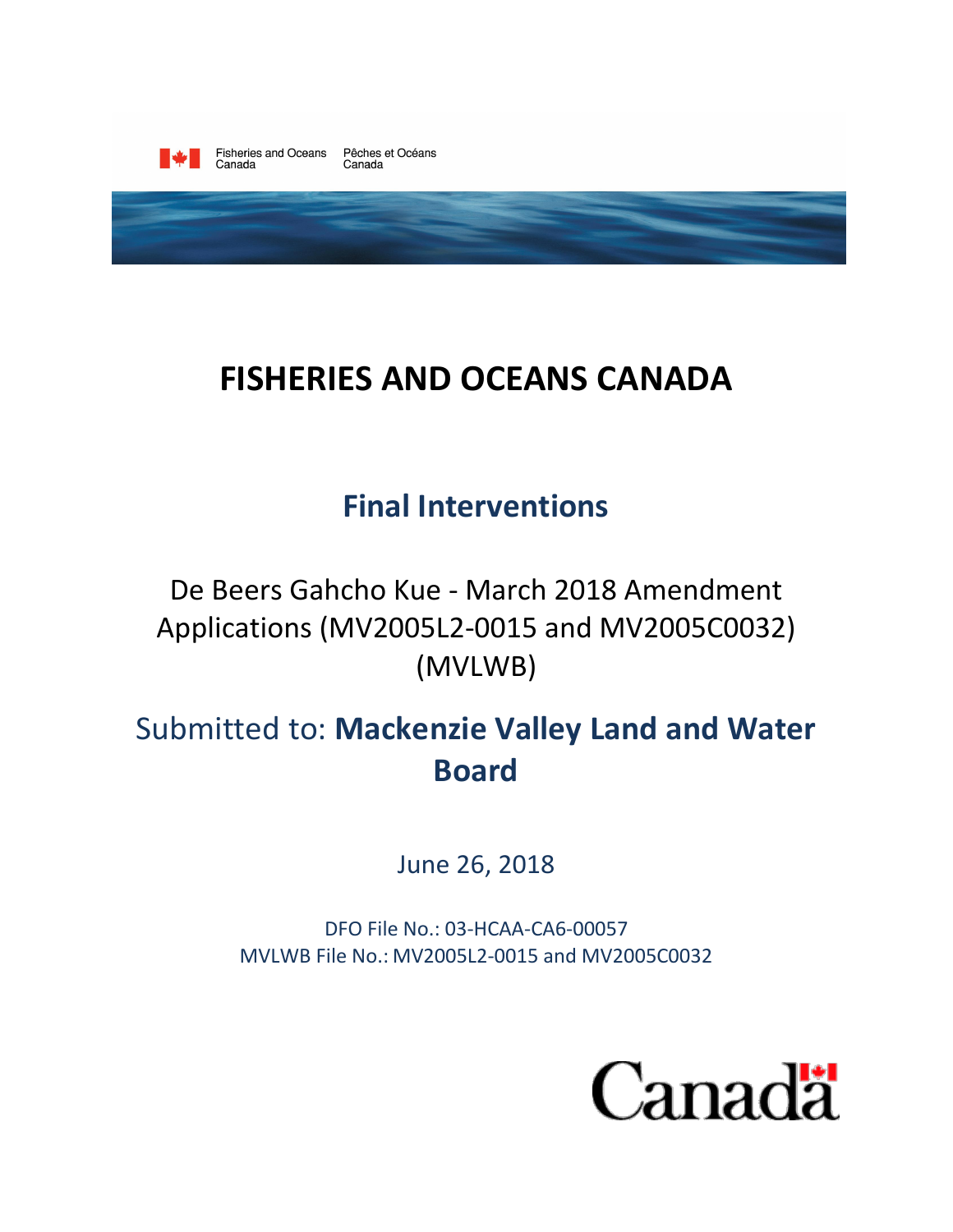### **Table of Contents**

| $2^{\circ}$ |     |  |  |
|-------------|-----|--|--|
|             |     |  |  |
|             | 3.1 |  |  |
|             | 3.2 |  |  |
|             | 3.3 |  |  |
|             | 3.4 |  |  |
|             |     |  |  |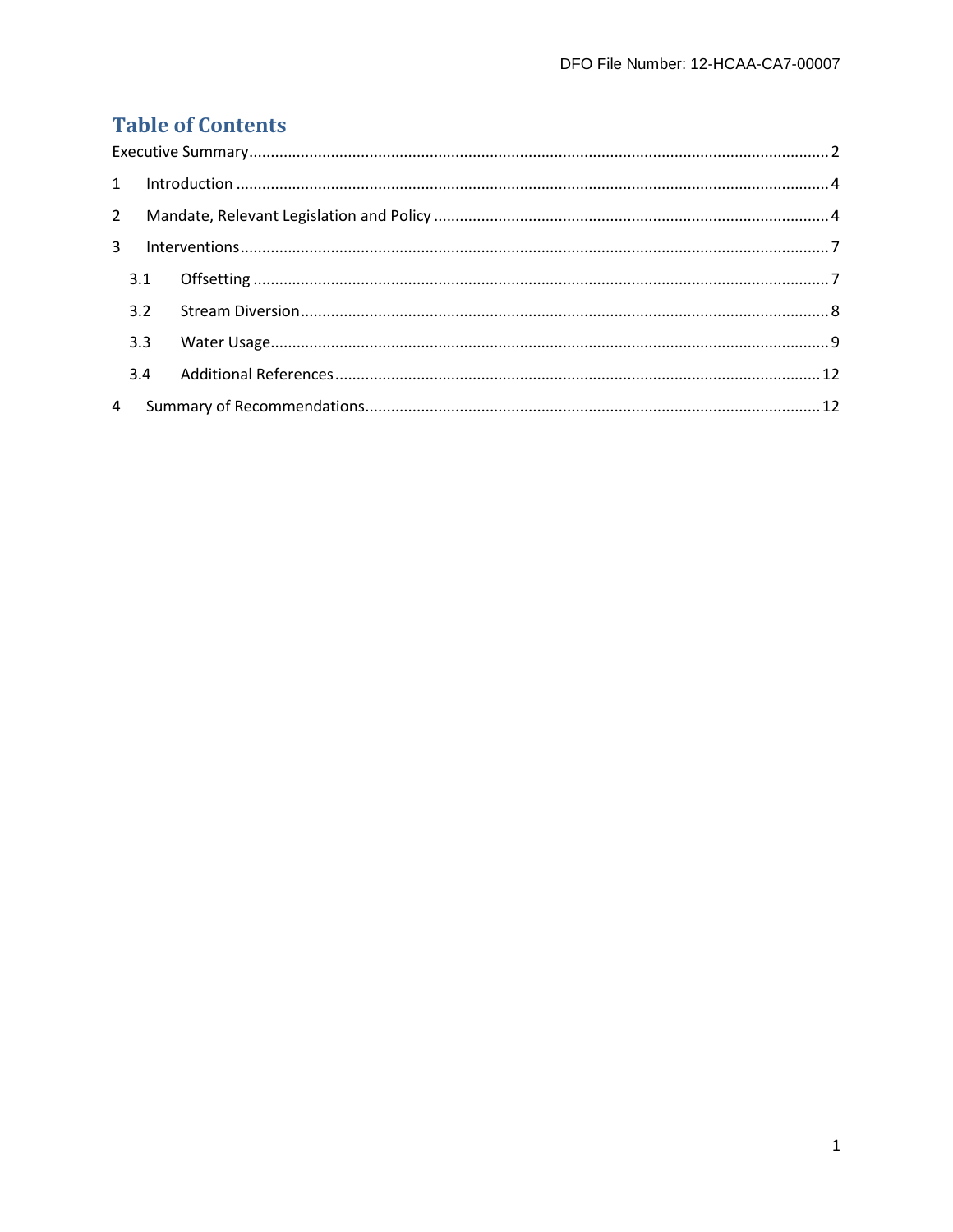### <span id="page-4-0"></span>**Executive Summary**

Gahcho Kue (The Project) is a diamond mine owned by De Beers Group of Companies (De Beers or the Proponent) within the North Slave Region of Northwest Territories. The Project is currently in operation and involved the dewatering of Kennady Lake for the mining of 3 separate pits: Hearne, 5034 and Tuzo pits.

The Fisheries Protection Program (Program) of Fisheries and Oceans Canada (DFO-FPP) is responsible on behalf of the department for regulatory review of proposed developments occurring in or near Canadian fisheries waters. The Program has reviewed the Application and supporting documents for the Water Licence amendment applications for the Gahcho Kue Project, and is providing DFO-FPP's comments based on our mandate under the *Fisheries Act* to maintain the sustainability and ongoing productivity of commercial, recreational and Aboriginal fisheries, including marine mammals and their habitat. DFO-FPP's primary focus in reviewing developments in and around fisheries waters is to ensure that works, undertakings and activities are conducted in compliance with the applicable provisions of the *Fisheries Act*.

The fisheries protection provisions of the *Fisheries Act* (2013), specifically subsection 35(1), state that "*No person shall carry on any work, undertaking or activity that results in serious harm to fish that are part of a commercial, recreational or Aboriginal fishery or to fish that support such a fishery*." However, under paragraph 35(2)(b) of the *Fisheries Act*, the Minister of Fisheries and Oceans may issue an authorization with terms and conditions in relation to a proposed work, undertaking or activity that may result in serious harm to fish. Serious harm to fish is defined in Section 2 of this Act as the death of fish, or permanent alteration to or destruction of fish habitat.

DFO-FPP is providing the following final intervention comments in response to the Mackenzie Valley Land and Water Board's (MVLWB) draft work plan provided in correspondence dated April 13, 2018. The final interventions in this submission are categorized under the following general topics: Offsetting Plan and Freshwater Environment.

#### Offsetting Plan

De Beers has submitted an updated Offsetting Plan, which was developed to address the proposed changes as part of the March 2018 De Beers Gahcho Kue Amendment Applications. DFO-FPP will continue to work with De Beers to finalize an Offsetting Plan, which accounts for any potential additional losses due to the amendment applications.

#### Freshwater Environment

Proposed changes to the Gahcho Kue project have the potential to cause additional *serious harm* to fish as defined by the *Fisheries Act*. The changes include the loss of Stream D1, which will require a constructed stream diversion. De Beers has committed to submitting a DFO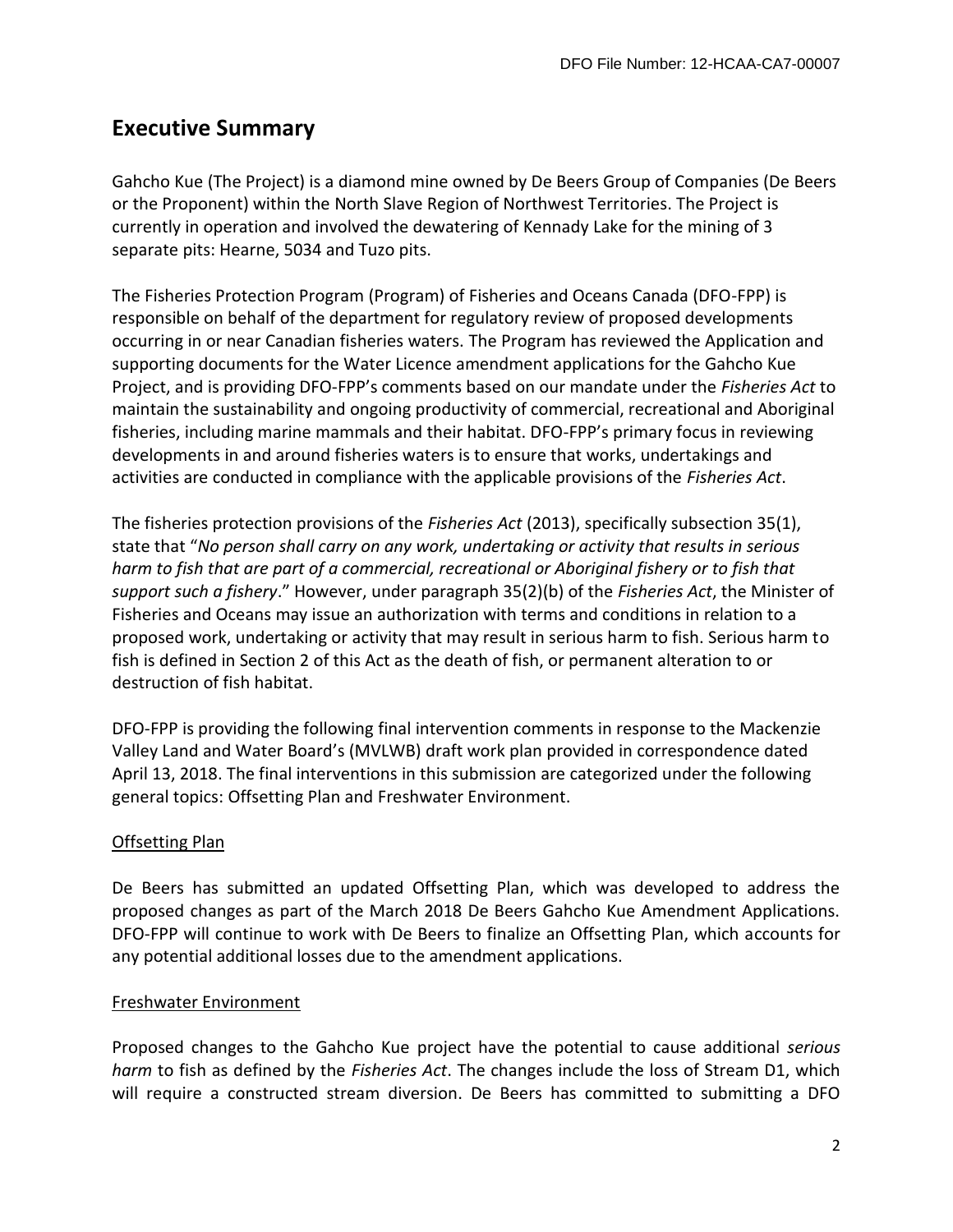'Request for Review', once further details of the stream diversion are known and prior to construction of the diversion. In addition, changes to water usage may cause additional *serious harm* to the downstream flows in the KLM watershed, downstream of Area 8, having the potential to negatively affect the downstream flow mitigation currently implemented.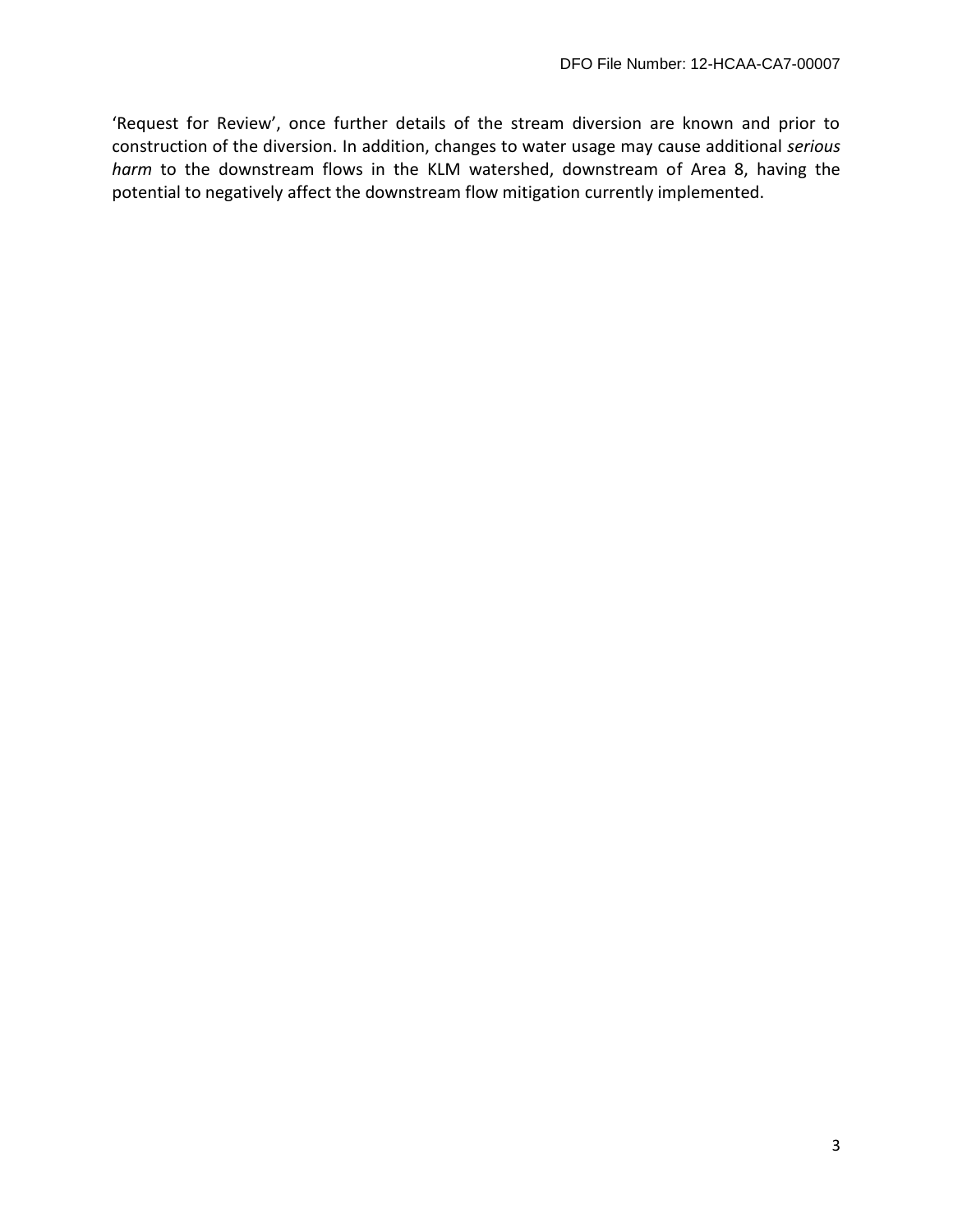#### <span id="page-6-0"></span>**1 Introduction**

This technical review submission summarizes Fisheries and Oceans Canada (DFO) – Fisheries Protection Program's (FPP) assessment and recommendations concerning the proposed Gahcho Kue Amendment Applications (the Project). The purpose of these interventions is to provide expert advice to the Mackenzie Valley Land and Water Board (MVLWB) regarding the completeness of the water licence amendment application and identify potential impacts to fish and fish habitat associated with the project changes.

This submission focuses on a technical assessment of the Application for a Type "A" Water License for the Back River Project. The objective being to analyse the updated plans and/or revised information presented by Sabina Gold & Silver Corporation (the Proponent or Sabina) in support of the water licence, and reflects DFO-FPP's mandate.

## <span id="page-6-1"></span>**2 Mandate, Relevant Legislation and Policy**

The *Constitution Act* (1982) provides the Federal Government with exclusive authority for coastal and inland fisheries within Canada's territorial boundaries. DFO exercises this power through the administration of the *Fisheries Act* and some aspects of the *Species at Risk Act*. Under the *Fisheries Act*, DFO is responsible for the management, protection and conservation of fish (which include marine mammals as defined by the *Fisheries Act*) and their habitats. The Minister of Fisheries, Oceans and the Canadian Coast Guard is one of the competent ministers under the *Species at Risk Act* (SARA).

In general, DFO-FPP undertakes the review of proposed project in and around fisheries waters to ensure that works, activities and undertakings are conducted in such a way that the proponents are in compliance with the applicable provisions of the *Fisheries Act.* 

The mandate of DFO-FPP is to maintain the sustainability and ongoing productivity of commercial, recreational and Aboriginal fisheries. Sub-section 35 (1) of the *Fisheries Act* states that "No person shall carry on any work, undertaking or activity that results in *serious harm to fish* that are part of a commercial, recreational, or Aboriginal fishery or to fish that support such a fishery."

Fisheries and Oceans Canada interprets *serious harm to fish* as:

- the **death of fish**;
- a **permanent alteration** to fish habitat of a spatial scale, duration or intensity that limits or diminishes the ability of fish to use such habitats as spawning grounds, or as nursery,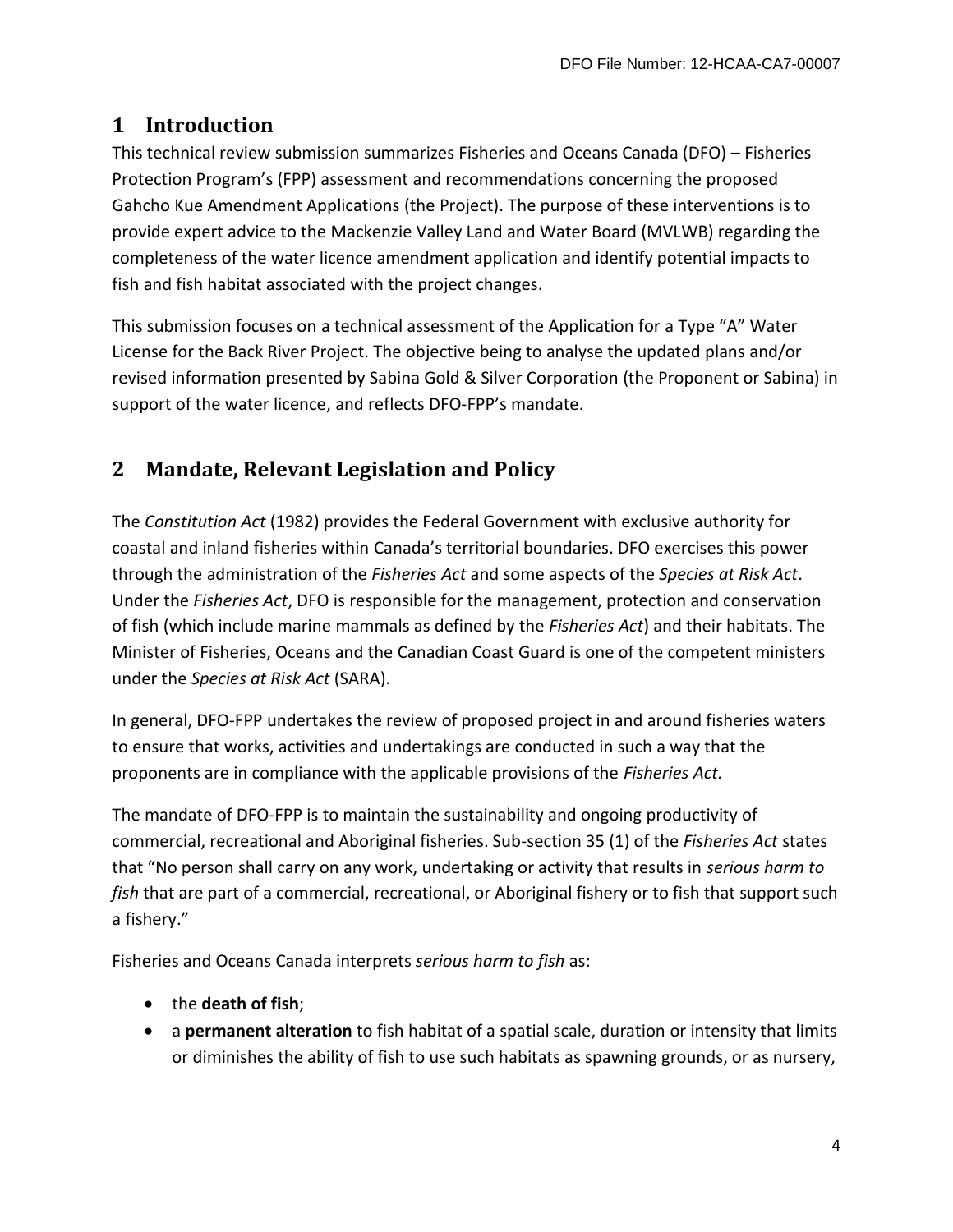rearing, or food supply areas, or as a migration corridor, or any other area in order to carry out one or more of their life processes;

 the **destruction of fish habitat** of a spatial scale, duration, or intensity that fish can no longer rely upon such habitats for use as spawning grounds, or as nursery, rearing, or food supply areas, or as a migration corridor, or any other area in order to carry out one or more of these life processes.

However, under Paragraph 35 (2) (b) of the *Fisheries Act*, the Minister of Fisheries, Oceans and the Canadian Coast Guard may issue an authorization with terms and conditions in relation to a proposed work, undertaking or activity that may result in serious harm to fish. Subject to the consideration of the four factors in Section 6 of the *Fisheries Act*:

1. The contribution of the relevant fish to the ongoing productivity of commercial, recreational or Aboriginal fisheries;

2. Fisheries management objectives;

3. Whether there are measures and standards to avoid, mitigate or offset serious harm to fish that are part of a commercial, recreational or Aboriginal fishery, or that support such a fishery; and

4. The public interest.

DFO-FPP is guided by the "Fisheries Protection Policy Statement (2013)", which is intended to provide guidance to Canadians and ensure compliance with the *Fisheries Act*. The *Fisheries Protection Policy Statement* strengthens the Federal Government's ability to address key threats to the productivity and sustainability of our fisheries, through standards and guidelines to avoid, mitigate, and offset impacts to fisheries.

The "Fisheries Productivity Investment Policy: A Proponent's Guide to Offsetting (2013)" provides guidance on undertaking effective measures to offset serious harm to fish that are part of or that support a commercial, recreational or Aboriginal fishery, consistent with the fisheries protection provisions of the *Fisheries Act*. The objective of offsetting is to counterbalance unavoidable *serious harm to fish* and the loss of fisheries productivity resulting from a project. For more information, see: http://www.dfo-mpo.gc.ca/pnw-ppe/pol/indexeng.html

The *Species at Risk Act* (SARA) is intended to prevent Canadian indigenous species, subspecies and distinct populations of wildlife from being extirpated or becoming extinct. SARA facilitates the recovery of wildlife species that are extirpated, endangered or threatened as a result of human activity and manage species of special concern (to prevent them from becoming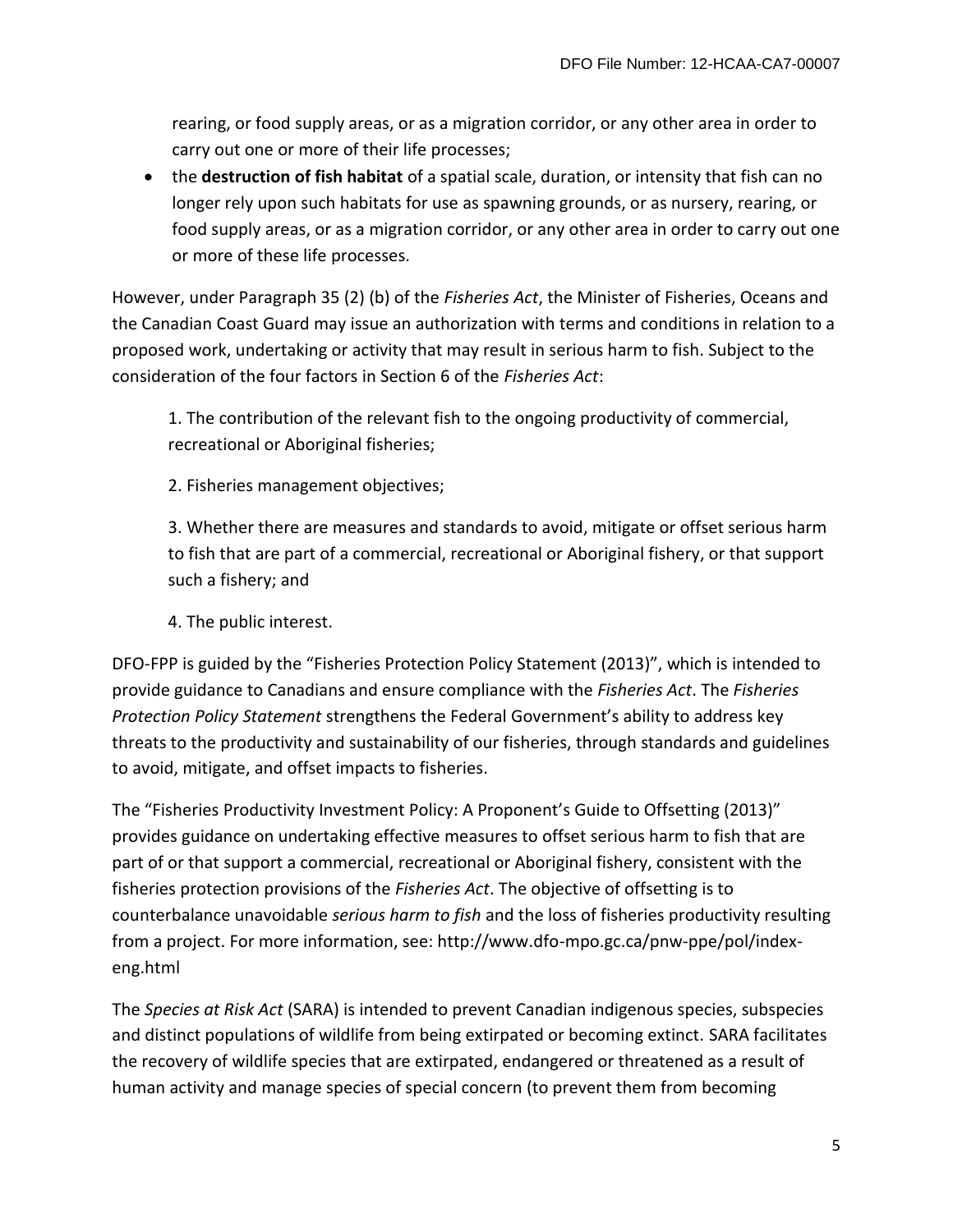endangered or threatened). The Minister of Fisheries, Oceans and the Canadian Coast Guard is the competent minister for listed aquatic species that are fish as defined in the *Fisheries Act*  Section (2) and for marine plants as defined in the *Fisheries Act*, Section 47.

Environmental and Climate Change Canada (ECCC) is responsible for the administration and enforcement of the pollution prevention provisions of the *Fisheries Act*, Sections 34 and 36-42 on behalf of DFO.

For more information, see:<http://www.dfo-mpo.gc.ca/pnw-ppe/pol/index-eng.html>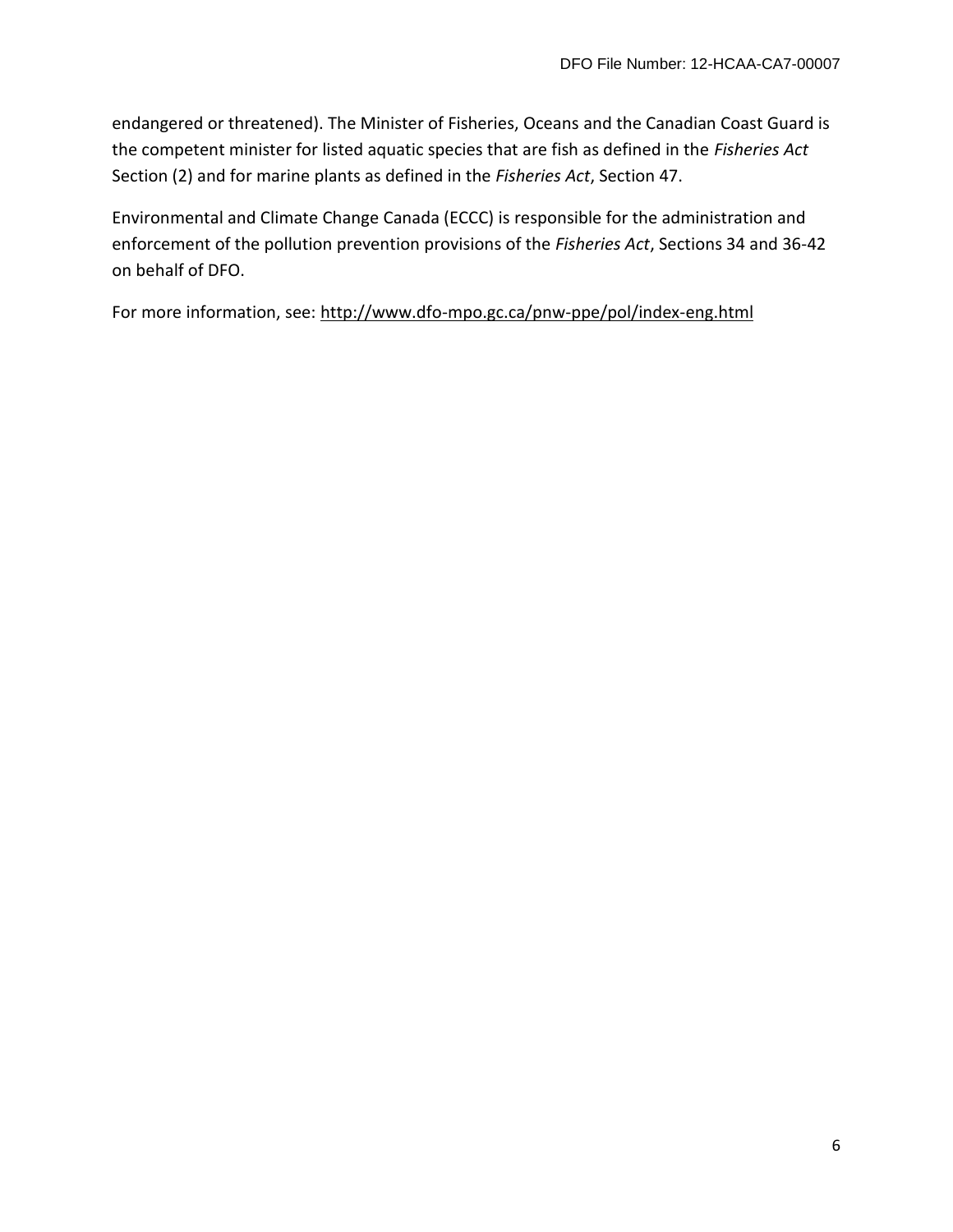### <span id="page-9-0"></span>**3 Interventions**

## <span id="page-9-1"></span>**3.1 Offsetting**

| <b>Review Comment</b><br><b>Number</b>                                                                                                                                  | 3.1 Offsetting                                                                                                                                                                                                                                                                                                                                                                                                                                                                                                                                                                                                                                                                                                                                                                                                                                                                                                                                                                                                                                                                                                         |
|-------------------------------------------------------------------------------------------------------------------------------------------------------------------------|------------------------------------------------------------------------------------------------------------------------------------------------------------------------------------------------------------------------------------------------------------------------------------------------------------------------------------------------------------------------------------------------------------------------------------------------------------------------------------------------------------------------------------------------------------------------------------------------------------------------------------------------------------------------------------------------------------------------------------------------------------------------------------------------------------------------------------------------------------------------------------------------------------------------------------------------------------------------------------------------------------------------------------------------------------------------------------------------------------------------|
| Subject/Topic                                                                                                                                                           | Offsetting additional habitat losses                                                                                                                                                                                                                                                                                                                                                                                                                                                                                                                                                                                                                                                                                                                                                                                                                                                                                                                                                                                                                                                                                   |
| <b>References</b>                                                                                                                                                       | 2018 De Beers Gahcho Kue - Amendment Applications -<br>$\bullet$<br>Attachment 3: Environmental Screening Assessment, section<br>4.6.3: pg. 96.<br>De Beers Proponent Responses to Fisheries and Oceans Canada,<br>May 21, 2018, Mackenzie Valley Land and Water Board Online<br>Review System, Response to Comment 1.                                                                                                                                                                                                                                                                                                                                                                                                                                                                                                                                                                                                                                                                                                                                                                                                 |
| <b>Summary</b>                                                                                                                                                          | DFO-FPP notes that De Beers has an existing Fisheries Act Authorization<br>for the Gahcho Kue' project which authorized the serious harm to fish<br>resulting from the dewatering of Kennady Lake and construction of<br>dykes, which included the Permanent alteration and destruction of habitat<br>within the dewatered areas of Kennady Lake. As part of the Fisheries Act<br>authorization, DFO-FPP also notes that Condition 4.1 requires that "Fish<br>Habitat shall be re-established in Kennady Lake at mine closure through<br>the re-filling of Kennady Lake and breaching of dykes, allowing fish to<br>migrate back to the lake and utilize fish habitat that was de-watered but<br>not physically altered during mine operation".<br>In De Beers' Gahcho Kue Amendment Applications, Attachment 3:<br>Environmental Screening Assessment, section 4.6.3: pg. 96, it states "As<br>the design of the West Mine Rock Pile as part the mine plan, the area of<br>Kennady Lake that will be re-established as fish habitat at closure will be<br>smaller due to the extension of the rock pile into Area 5". |
| Importance of issue to<br>the impact assessment<br>process                                                                                                              | It is important to understand potential additional negative impacts that<br>may be caused by the amendments and that permanent impacts are<br>effectively offset.                                                                                                                                                                                                                                                                                                                                                                                                                                                                                                                                                                                                                                                                                                                                                                                                                                                                                                                                                      |
| <b>Detailed Review</b><br><b>Comment</b><br>1. Gap/Issue<br>2.<br><b>Disagreement</b><br>with conclusion<br><b>Reasons for</b><br>З.<br>disagreement<br>with conclusion | As part of the De Beers Gahcho Kue Amendment Applications, the<br>proposed increase in pit size is anticipated to decrease the surface area of<br>Kennady Lake at closure (will be smaller compared to surface area under<br>the current approved plan), which subsequently reduces the area available<br>as fish habitat at closure. These changes will impact condition 4.1 of the<br>existing Fisheries Act authorization and as a result will require updated<br>accounting / quantification of the serious harm caused by the decreased<br>lake area available at closure, and additional offsetting.<br>DFO-FPP notes that De Beers has acknowledged the implications of their<br>mine plan changes on their existing Fisheries Act authorization and                                                                                                                                                                                                                                                                                                                                                            |
|                                                                                                                                                                         | provided DFO-FPP with an updated Offsetting plan 'Gahcho Kue' Mine<br>2018 Offsetting Plan Update' in February 2018. DFO-FPP also notes that                                                                                                                                                                                                                                                                                                                                                                                                                                                                                                                                                                                                                                                                                                                                                                                                                                                                                                                                                                           |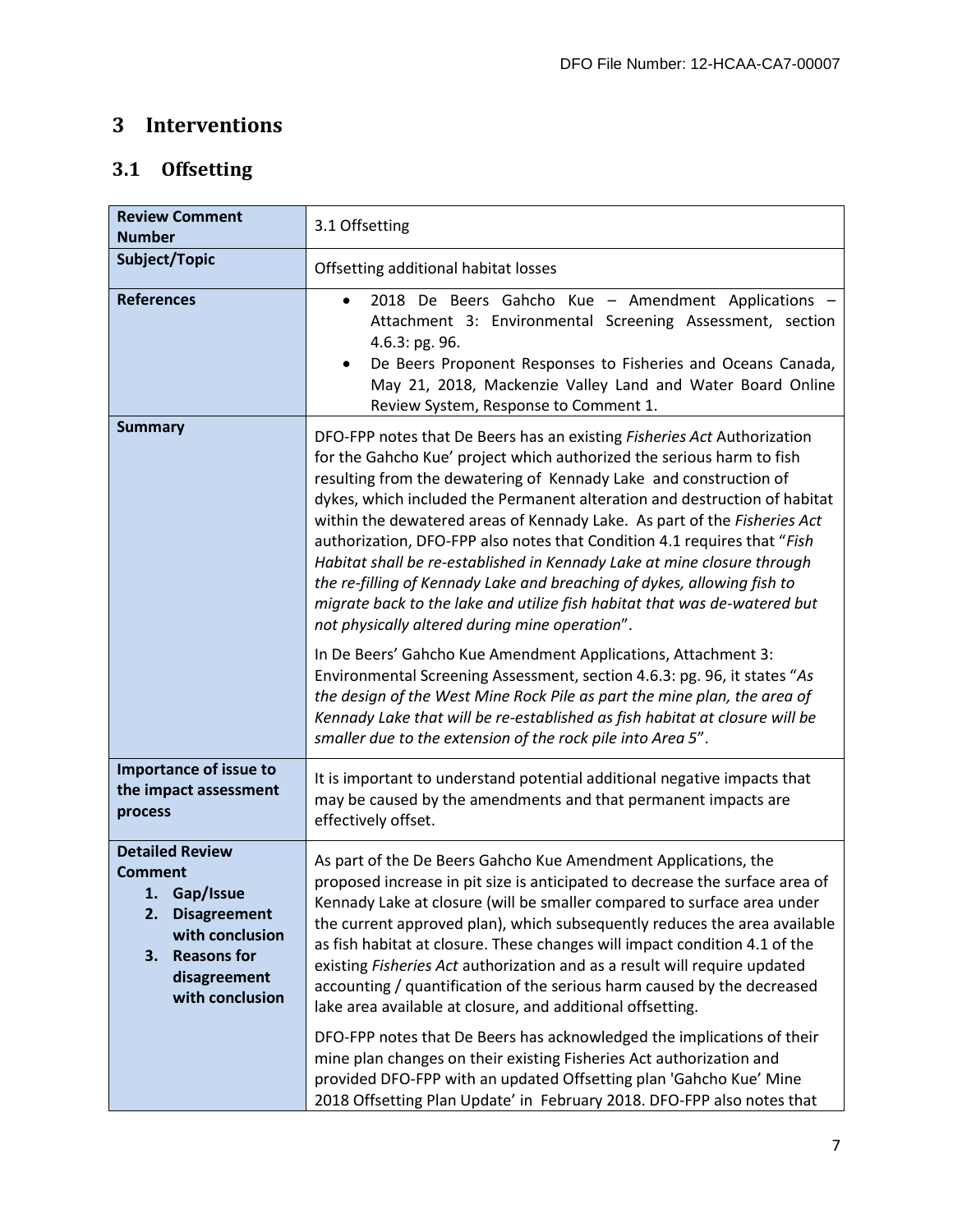|                                   | De Beers has committed to working with DFO-FPP to update the offsetting<br>plan, acknowledging (on pg. 96 of the Environmental Screening<br>Assessment) that "Finalization of the offsetting plan with DFO will include<br>the quantification of habitat losses and gains expected to be achieved<br>through offsetting measures, and to demonstrate that the gains will<br>counterbalance the losses predicted to occur as a result of the Mine's<br>activities." |
|-----------------------------------|--------------------------------------------------------------------------------------------------------------------------------------------------------------------------------------------------------------------------------------------------------------------------------------------------------------------------------------------------------------------------------------------------------------------------------------------------------------------|
|                                   | In addition, in their response to DFO's comments on May 21, "De Beers"<br>does acknowledge that the offsetting of impacts will also need to account<br>for more offsetting off-site rather than on-site. De Beers will continue to<br>work with DFO to ensure the off-setting plan addresses this need."                                                                                                                                                           |
|                                   | DFO is currently reviewing the offsetting plan updates to determine if the<br>additional losses are adequately accounted for and offset. DFO will<br>continue to work with De Beers to ensure that additional losses are<br>appropriately offset.                                                                                                                                                                                                                  |
| Recommendation/<br><b>Request</b> | <b>Recommendation 3.1.1: DFO recommends that De Beers continue to work</b><br>with DFO-FPP to update their offsetting plan to account for any additional<br>serious harm resulting from the proposed mine changes.                                                                                                                                                                                                                                                 |

#### <span id="page-10-0"></span>**3.2 Stream Diversion**

| <b>Review Comment</b><br><b>Number</b> | 3.2 Stream Diversion                                                                                                                                                                                                                                                                                                                      |
|----------------------------------------|-------------------------------------------------------------------------------------------------------------------------------------------------------------------------------------------------------------------------------------------------------------------------------------------------------------------------------------------|
| Subject/Topic                          | Stream Diversion replacing the reconnection of stream D1                                                                                                                                                                                                                                                                                  |
| <b>References</b>                      | 2018 De Beers Gahcho Kue - Amendment Applications -<br>$\bullet$<br>Attachment 3: Environmental Screening Assessment, section<br>4.6.3: pg. 92.<br>De Beers Proponent Responses to Fisheries and Oceans Canada,<br>$\bullet$<br>May 21, 2018, Mackenzie Valley Land and Water Board Online<br>Review System, Response to Comment 3.       |
| <b>Summary</b>                         | DFO notes on page 92 of the Environmental Screening Assessment that<br>"the D watershed cannot be reconnected at closure through the existing<br>flow paths to Kennady Lake (i.e., Lake and Stream D1). Instead a diversion<br>channel will be constructed to allow for the D watershed to be reconnected<br>to Kennady Lake at closure." |
|                                        | In addition, DFO-FPP also notes that restoration of flows to Lake D1 and<br>Stream D1 were a condition (Condition 4.1) of the Fisheries Act<br>authorization. As such, if the existing flow paths originally provided habitat<br>for fish and cannot be restored at closure, these additional losses may<br>need to be accounted for.     |
|                                        | DFO-FPP acknowledges that De Beers has provided an updated Offsetting<br>Plan ' Gahcho Kue' Mine 2018 Offsetting Plan Update' which is currently                                                                                                                                                                                          |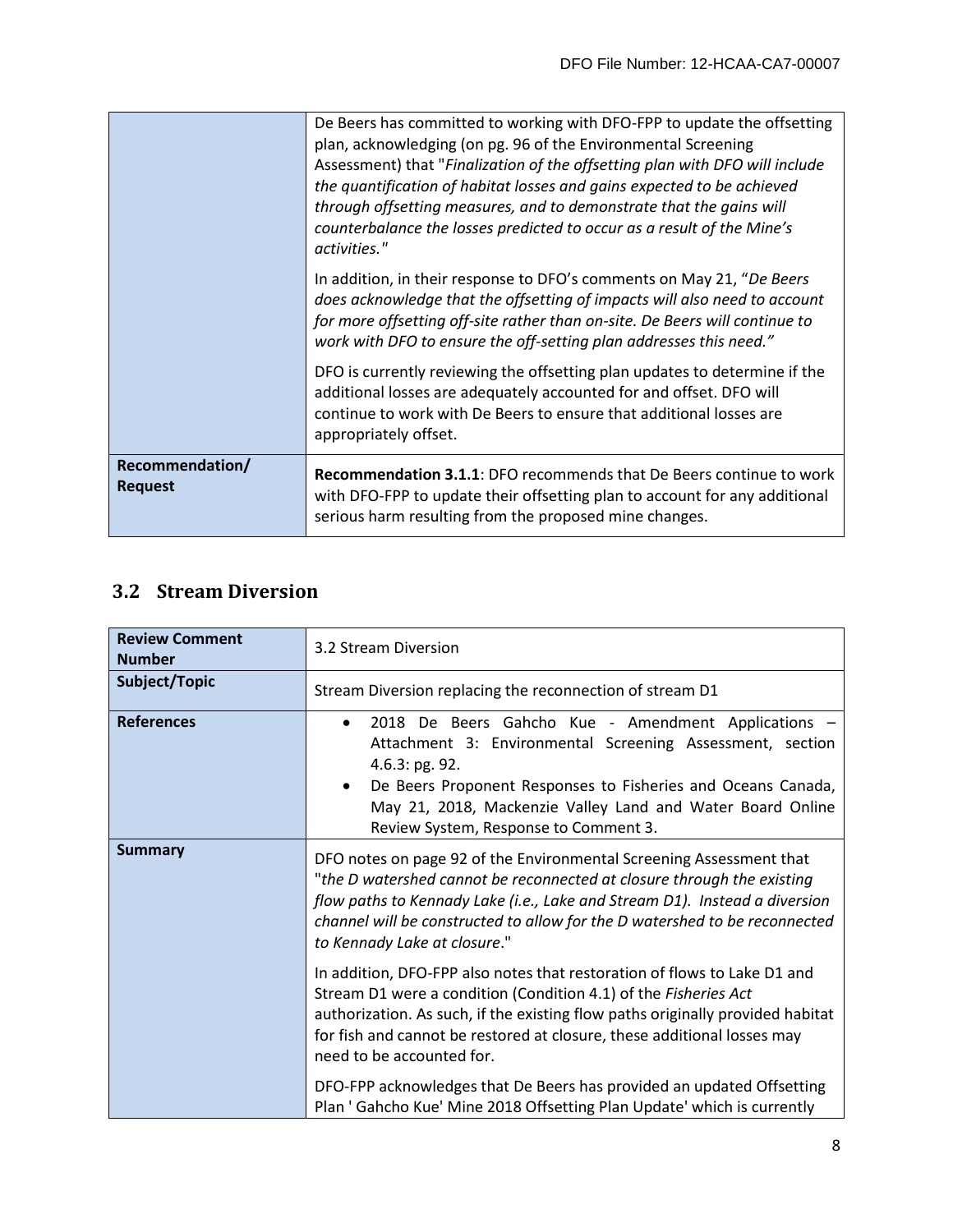|                                                                                          | under review to determine if all additional serious harm is adequately<br>accounted for and offset.                                                                                                                                                                                                                                                                                                                                                                                                                                                                                                                                                                                                                                                      |
|------------------------------------------------------------------------------------------|----------------------------------------------------------------------------------------------------------------------------------------------------------------------------------------------------------------------------------------------------------------------------------------------------------------------------------------------------------------------------------------------------------------------------------------------------------------------------------------------------------------------------------------------------------------------------------------------------------------------------------------------------------------------------------------------------------------------------------------------------------|
| Importance of issue to<br>the impact assessment<br>process                               | It's important that DFO be provided with all project details for a stream<br>diversion in order to appropriately assess the additional impacts.                                                                                                                                                                                                                                                                                                                                                                                                                                                                                                                                                                                                          |
| <b>Detailed Review</b><br><b>Comment</b><br>Gap/Issue<br>1.<br>2.<br><b>Disagreement</b> | DFO acknowledges DeBeers' diversion channel proposal but notes that<br>detailed engineering designs for the proposed diversion channel have not<br>yet been provided.                                                                                                                                                                                                                                                                                                                                                                                                                                                                                                                                                                                    |
| with conclusion<br><b>Reasons for</b><br>3.<br>disagreement<br>with conclusion           | DFO-FPP acknowledges that in their response to DFO's comments on May<br>21, De Beers committed to "provide additional information to DFO in a<br>Request for Review related to the design of the proposed diversion<br>channel, including information related to fish passage and use, once<br>further design details are available" and "De Beers is committed to<br>continuing to engage DFO with respect to the accounting of losses and<br>gains in the Updated Offsetting Plan, including for lake and stream D1."<br>DFO-FPP acknowledges De Beers' commitment to provide the necessary<br>information as part of a Request for Review once details become available.<br>DFO-FPP will await De Beers' Request for Review for the stream diversion. |
| <b>Recommendation/Reque</b><br>st                                                        | <b>Recommendation 3.2.1: DFO recommends that De Beers continue to work</b><br>with DFO-FPP in regard to the proposed stream diversion and will await De<br>Beers' DFO 'Request for Review'.                                                                                                                                                                                                                                                                                                                                                                                                                                                                                                                                                              |

## <span id="page-11-0"></span>**3.3 Water Usage**

| <b>Review Comment</b><br><b>Number</b> | 3.3 Water Usage                                                                                                                                                                                                                                                                                                                                                                                                                                                                                                                                                                                                                                                                                                                                                                                                                            |
|----------------------------------------|--------------------------------------------------------------------------------------------------------------------------------------------------------------------------------------------------------------------------------------------------------------------------------------------------------------------------------------------------------------------------------------------------------------------------------------------------------------------------------------------------------------------------------------------------------------------------------------------------------------------------------------------------------------------------------------------------------------------------------------------------------------------------------------------------------------------------------------------|
| Subject/Topic                          | Increased water usage and effects on the downstream flow                                                                                                                                                                                                                                                                                                                                                                                                                                                                                                                                                                                                                                                                                                                                                                                   |
| <b>References</b>                      | 2018 De Beers Gahcho Kue - Amendment Applications -<br>$\bullet$<br>Attachment 3: Environmental Screening Assessment, section<br>2.4.6.2: pg. 25.<br>Water Licence MV2005L2-0015, September 24, 2014, Part D &<br>$\bullet$<br>Schedule 3: Part D<br>De Beers Proponent Responses to Fisheries and Oceans Canada,<br>$\bullet$<br>May 21, 2018, Mackenzie Valley Land and Water Board Online<br>Review System, Response to Comment 2.<br>AEMP Response Plan to Low Action Level - Fish and Fish Habitat<br>$\bullet$<br>community, December 2017<br>De Beers Gahcho Kue Update to Amendment Application - Water<br>$\bullet$<br>Intake Volume Change request, April 30, 2018<br>Fisheries Act 35 (2)(b) Authorization No. 03-HCAA-CA6-0057.1,<br>$\bullet$<br>June 30, 2014<br>Mackenzie Valley Land and Water Board (MVLWB) Online Review |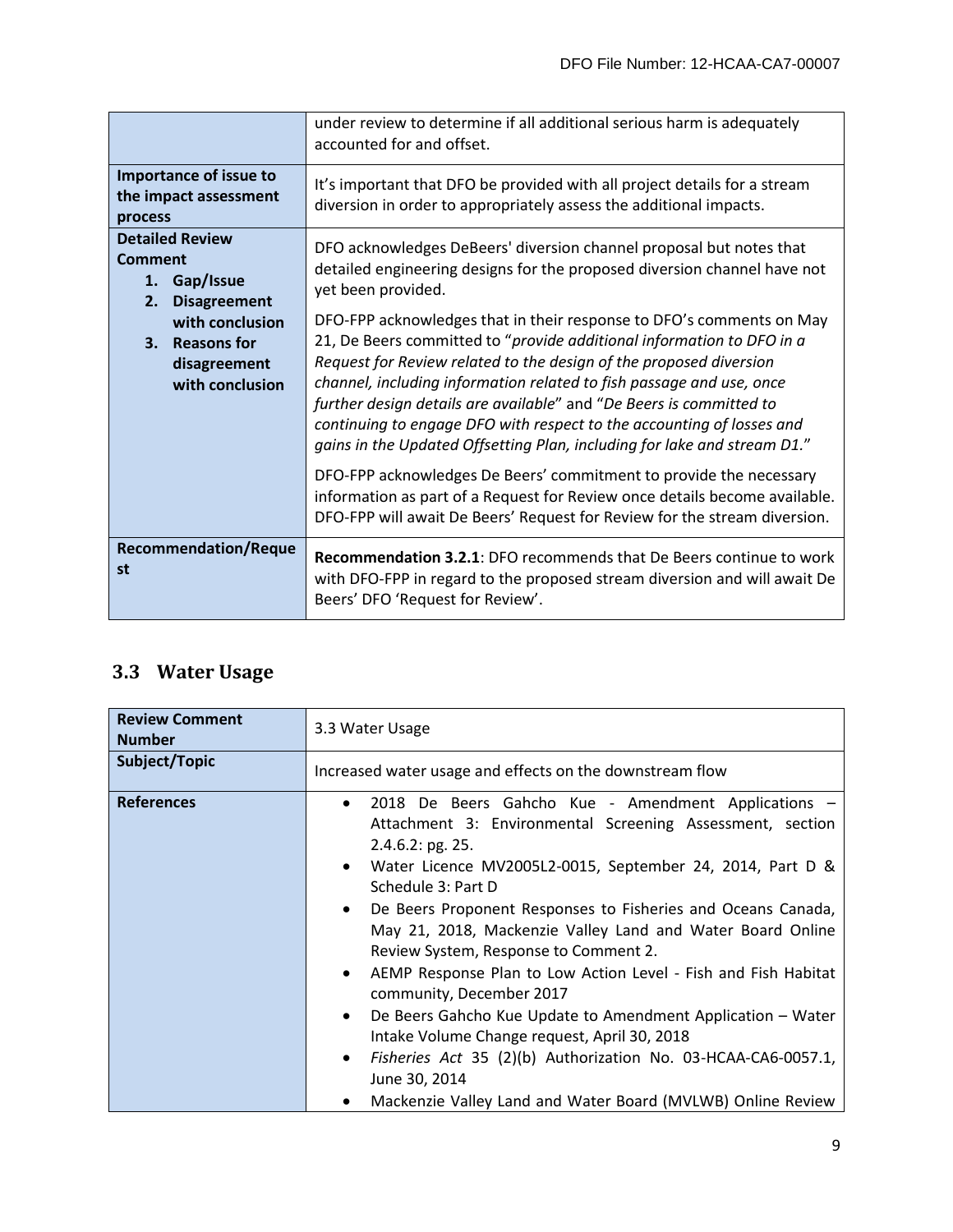|                                                            | System (ORS), De Beers Gahcho Kue - AEMP Response Plan to Low<br>Action Level - Fish Habitat and Community (MV2005L2-0015), DFO<br>comments and recommendations January 23, 2018.                                                                                                                                                                                                                                                                                                                                                                                                                                                                                                                                                                                                                                                                                                |
|------------------------------------------------------------|----------------------------------------------------------------------------------------------------------------------------------------------------------------------------------------------------------------------------------------------------------------------------------------------------------------------------------------------------------------------------------------------------------------------------------------------------------------------------------------------------------------------------------------------------------------------------------------------------------------------------------------------------------------------------------------------------------------------------------------------------------------------------------------------------------------------------------------------------------------------------------|
| <b>Summary</b>                                             | DFO-FPP notes that Schedule 3, Part D, condition 1b of Water Licence<br>MV2005L2-0015 states that De Beers is permitted to withdraw up to<br>"27,000 (twenty seven thousand) cubic meters ( $m3$ ) annually, during the<br>operational phase of Operations". On March 16, 2018, De Beers requested<br>to change condition 1b to: "35,000 (thirty-five thousand) cubic meters<br>(m3) annually, during the operational phase of Operations;" and in De<br>Beers' more recent 'Update to Amendment Application - Water Intake<br>Volume Change request' on April 30, 2018, it states: "This request is to<br>increase the camp intake from the previously requested 35,000 $m^3$ to<br>45,000 $m^{3}$ ". To clarify, De Beers is therefore now requesting to increase<br>the camp intake from the currently permitted 27,000 m <sup>3</sup> to an updated<br>45,000 $m3$ annually. |
|                                                            | In addition, under Part D of the Water Licence, it states: "The Licensee [De<br>Beers] may only obtain fresh Water from Area 8 or Lake N11".                                                                                                                                                                                                                                                                                                                                                                                                                                                                                                                                                                                                                                                                                                                                     |
|                                                            | DFO notes that the increase in water withdrawal will be taken primarily<br>from Area 8 as well as from Lake N11, also recognizing that water is taken<br>from Lake N11 to increase flows downstream of Area 8.                                                                                                                                                                                                                                                                                                                                                                                                                                                                                                                                                                                                                                                                   |
|                                                            | DFO also notes that on December 19, 2017, De Beers submitted the 2017<br>AEMP Response Plan - Fish Habitat and Community, to the MVLWB, in<br>response to the exceedance of a Low Action Level related to flow<br>mitigation. On page 3-7 from section 3.2 of the 2017 AEMP Response Plan<br>- Fish Habitat and Community, De Beers reports "The 2017 results confirm<br>that Arctic Grayling YOY were not present in Streams K5 and L1a in the<br>summer and were not distributed within the downstream KLM watershed<br>similar to previous or baseline years."                                                                                                                                                                                                                                                                                                                |
|                                                            | On January 23, 2018, DFO provided comments to the board as well as the<br>following recommendation: "DFO recommends an increase in the amount<br>of water released in 2018 as per condition 2.4.2 of Fisheries Act 35 (2)(b)<br>Authorization No. 03-HCAA-CA6-0057.1. DFO also recommends that De<br>Beers conduct an assessment to determine whether the current flow<br>augmentation is adequate and provide a contingency plan should arctic<br>grayling continue to decline."                                                                                                                                                                                                                                                                                                                                                                                                |
|                                                            | DFO-FPP notes that De Beers does not plan to increase the amount of<br>water released in 2018 as part of the downstream flow augmentation as<br>recommended by DFO-FPP and as per condition 2.4.2 of Fisheries Act 35<br>(2)(b) Authorization No. 03-HCAA-CA6-0057.1.                                                                                                                                                                                                                                                                                                                                                                                                                                                                                                                                                                                                            |
| Importance of issue to<br>the impact assessment<br>process | It is important to understand potential additional negative impacts<br>associated with increased water usage and ensure adequate mitigations<br>are being applied or that additional losses to fish and fish habitat will be<br>accounted for.                                                                                                                                                                                                                                                                                                                                                                                                                                                                                                                                                                                                                                   |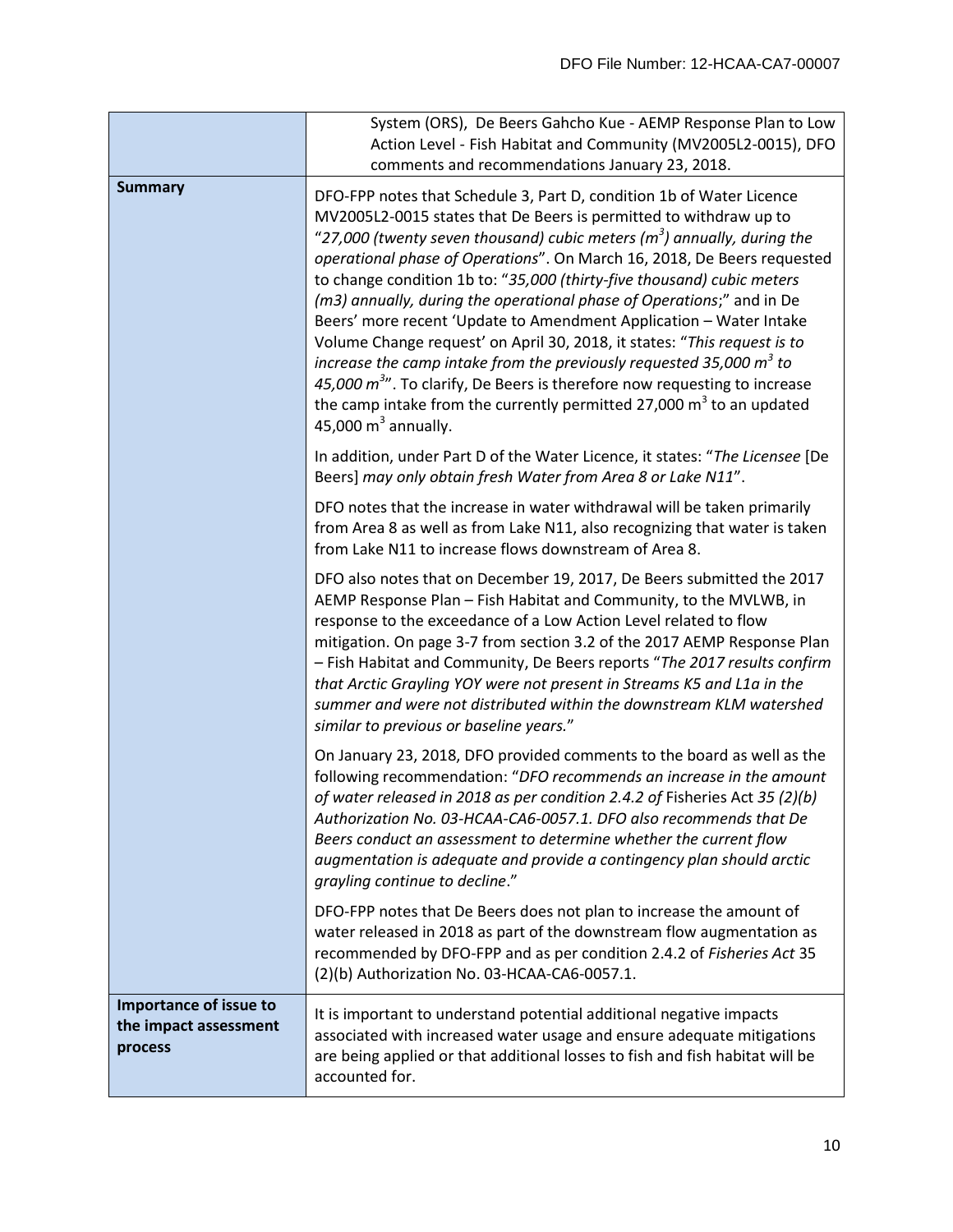| <b>Detailed Review</b><br><b>Comment</b><br>Gap/Issue<br>1.<br>2.<br><b>Disagreement</b><br>with conclusion<br><b>Reasons for</b><br>3.<br>disagreement<br>with conclusion | DFO-FPP notes that the increased water withdrawal from Area 8 could<br>have negative impacts in the areas downstream of Area 8 due to<br>compounded decreased flow. The downstream flow mitigation plan was<br>implemented to mitigate effects to fish and fish habitat, and particularly<br>arctic grayling, from the reduction of flow downstream of Area 8, due<br>primarily to the dewatering of Kennady Lake in support of the Gahcho Kue<br>mine. Due to the absence of arctic grayling in 2017, reported in De Beers'<br>2017 AEMP Response Plan - Fish Habitat and Community, DFO-FPP<br>recommended that De Beers increase flows for the 2018 year, as quoted<br>above. De Beers does not plan to increase the amount of water released<br>in 2018 as part of the downstream flow augmentation and DFO-FPP is<br>concerned that the increased water usage will result in a further reduction<br>in flows within the downstream KLM watershed. |
|----------------------------------------------------------------------------------------------------------------------------------------------------------------------------|--------------------------------------------------------------------------------------------------------------------------------------------------------------------------------------------------------------------------------------------------------------------------------------------------------------------------------------------------------------------------------------------------------------------------------------------------------------------------------------------------------------------------------------------------------------------------------------------------------------------------------------------------------------------------------------------------------------------------------------------------------------------------------------------------------------------------------------------------------------------------------------------------------------------------------------------------------|
|                                                                                                                                                                            | Additionally, DFO-FPP notes that the downstream flow mitigation plan<br>may no longer be an effective plan to mitigate negative impacts to arctic<br>grayling in the area downstream of Area 8. As part of the<br>recommendations provided to the MVLWB on January 23, 2018, DFO also<br>recommended that "De Beers conduct an assessment to determine<br>whether the current flow augmentation is adequate and provide a<br>contingency plan should arctic grayling continue to decline."                                                                                                                                                                                                                                                                                                                                                                                                                                                             |
|                                                                                                                                                                            | In light of the additional water withdrawal and potential reduction in<br>flows, DFO-FPP reiterates this recommendation to re-assess the efficacy of<br>the downstream flow mitigation plan. The assessment should include but<br>not be limited to updated water volumes for Area 8, anticipated changes<br>to flow volume and velocity with additional water usage, consideration of<br>reduced input to Area 8 from Lake N11 due to increased water withdrawal<br>from Lake N11 and a robust contingency plan in the event the arctic<br>grayling are again absent in the 2018 year.                                                                                                                                                                                                                                                                                                                                                                |
|                                                                                                                                                                            | The current flow augmentation provided as part of the downstream flow<br>mitigation plan may not be adequate to provide suitable access and<br>spawning habitat for arctic grayling. DFO notes that inadequate flows in<br>the downstream streams may result in additional serious harm to fish, not<br>yet accounted for in the offsetting plan. DFO may require De Beers to<br>submit a new 'Application for a Fisheries Act authorization' to account for<br>any additional serious harm to fish caused by the inadequate flows seen in<br>the streams should arctic grayling presence continue to decline.                                                                                                                                                                                                                                                                                                                                         |
| <b>Recommendation/Reque</b><br>st                                                                                                                                          | <b>Recommendation 3.3.1:</b> DFO-FPP recommends that De Beers conduct an<br>assessment to determine the efficacy of the downstream flow mitigation<br>plan and whether the current flow augmentation is adequate. The<br>assessment should include but not be limited to updated water volumes<br>for Area 8, anticipated changes to flow volume and velocity with<br>additional water usage, consideration of reduced input to Area 8 from<br>Lake N11 due to increased water withdrawal from Lake N11 and a robust<br>contingency plan in the event the arctic grayling are again absent in the<br>2018 year.                                                                                                                                                                                                                                                                                                                                        |